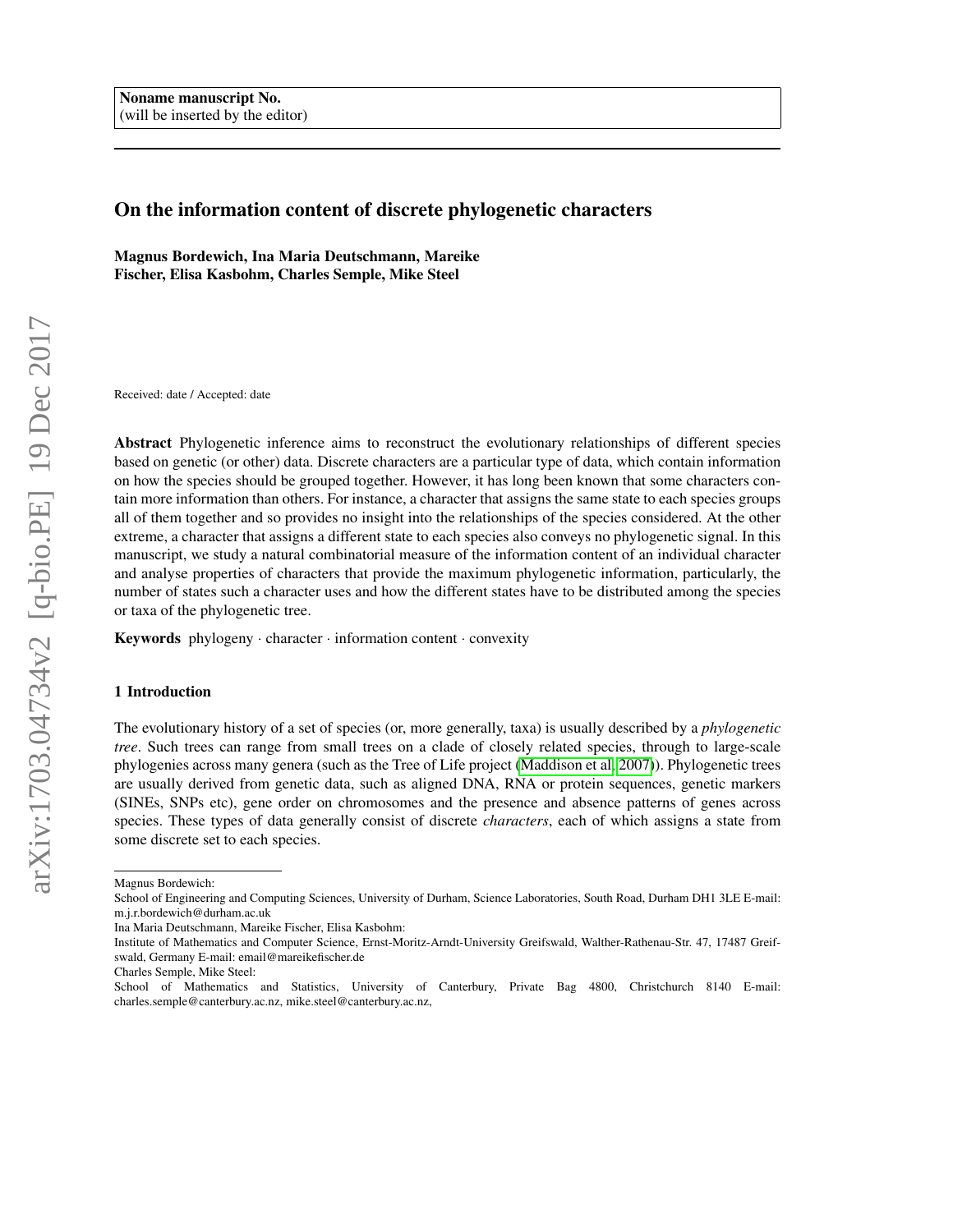In order to derive a tree from character data, we require a measure of how well the characters 'fit' onto each possible tree in order to choose the tree which gives the best fit. One such simple measure is the notion of a character being homoplasy-free on the tree, which means that the evolution of the character can be explained by assuming that each state has evolved only once.<sup>[1](#page-1-0)</sup> It turns out out that this is equivalent to a more combinatorial condition of requiring the character to be 'convex' on the tree. This notion is defined formally in the next section, but, briefly and roughly speaking, it says that when all species (at the leaves of the tree) that are in the same state are connected to one another, the resulting subtrees do not intersect. This concept is illustrated in Fig. [1.](#page-1-1)

<span id="page-1-1"></span>

**Fig. 1:** Character  $\chi = \alpha \alpha \beta \beta \beta \gamma$  is convex on tree *T* (left), but not on *T'* (right). The dotted lines represent the minimum spanning tree connecting the leaves that are in state  $\alpha$ , whereas the dashed lines represent the minimum spanning tree connecting all leaves which are in state  $\beta$ . When a character that takes  $k \geq 2$  states is convex on a tree, then at least  $k - 1$  edges are not needed in any of the spanning trees, as shown for *T* by the edges marked with an asterisk.

In practice, biologists generally build a tree by using a large number of characters. However, it has been shown that for any binary tree *T* (involving *any* number of leaves) just four characters (on a large enough number of states) suffice to ensure that *T* is the only tree on which those four characters are convex [\(Huber](#page-14-1) [et al](#page-14-1) [\(2005\)](#page-14-1), [Bordewich et al](#page-14-2) [\(2006\)](#page-14-2)). Moreover, even a single character already contains some information concerning which of the species should be grouped together.

Note that a character is often compatible with more than one tree – for instance, if you have six species (say 1,2,...,6), and the constant character  $\chi$  that assigns each species the state  $\alpha$ , then the induced partition is  $\{1,2,3,4,5,6\}$ . This implies that all species are grouped together and therefore no information concerning which species is most closely related to another species can be obtained. This particular character is convex on all possible phylogenetic trees on six species, so this character does not provide any information on which tree should be chosen. At the other extreme, a character for which each species is in a different state from any other species is convex on every possible phylogenetic tree, and so it is also completely uninformative. The same is true for a character in which some species are in one state, and each remaining species has its own unique state.

However, if you have the character  $\chi$  that assigns Species 1 and 2 state  $\alpha$ , Species 3,4 and 5 state  $\beta$ , and Species 6 state γ, then this character is convex on some phylogenetic trees on six taxa, but not on all of them (*cf.* Fig. [1\)](#page-1-1). Under the convexity criterion, such a character would clearly favour some trees over others and thus it contains some information about the trees it will fit on (namely, in this example, all trees that group Species 1 and 2 together versus Species 3, 4 and 5, which will form another group, and Species 6 will form a third group). Thus the number of states employed by a character as well as the number of species that are assigned a given state play an important role in deciding how much information is contained in a

<span id="page-1-0"></span> $1$ This condition is weaker than the assumption that each state actually evolves only once, since the states at the leaves may have evolved with homoplasy (reversals or convergent evolution) yet still be homoplasy-free on the tree.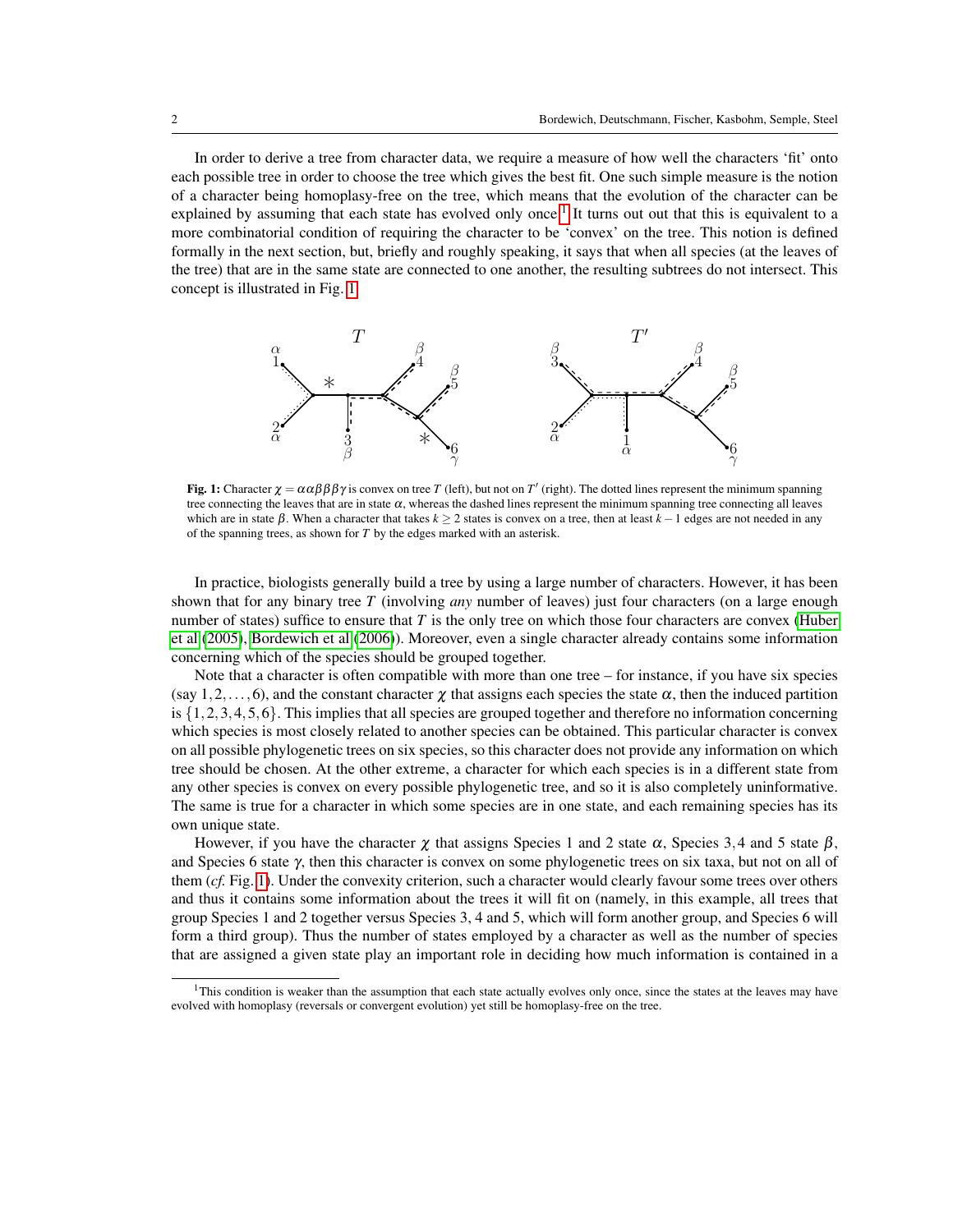character. Note that our definition of phylogenetic information is purely combinatorial, and thus differs from some other approaches that are based on particular statistical models (see e.g. [Townsend](#page-15-0) [\(2007\)](#page-15-0)).

The aim of this paper is to characterize and analyse the characters that have the highest information content in this sense (i.e. that are convex on relatively few trees and thus have a preference for these few trees over all others), when the number of states is either fixed or free to vary. Our first main result, Theorem [1,](#page-4-0) states that for a fixed number of states, a most informative character will be one in which the subsets ('blocks') of species in each state are roughly the same size; more specifically, their sizes can only differ by at most 1. Moreover, we note that the optimal number of such blocks in a character in order to make it convex on only a few trees cannot easily be determined, as it does not grow uniformly with the number of species because 'jumps' appear in the growth function. We analyse these jumps and also provide an approximation without such jumps, and explore the associated asymptotic estimate of the rate of growth (with the number of leaves) of the optimal number of states.

### 2 Preliminaries

We now introduce some terminology and notation. Let *X* be a finite set of species. Such a set is also often called a set of *taxa*. A *phylogenetic X -tree T* is an acyclic connected graph with no vertices of degree 2 in which the leaves are bijectively labelled by the elements of *X*. Such a tree is called *binary* if all internal vertices have degree 3. We will restrict our analyses on such trees (for reasons we will explain below) and will therefore in the following refer to phylogenetic trees or just trees for short, even though we mean binary phylogenetic *X*-trees.

Next, we need to define the type of data we are relating to phylogenetic trees. These data are given as *characters*: A function  $\chi : X \to \mathscr{S}$ , where  $\mathscr{S}$  is a set of *character states*, is called a *character*, and if  $|\chi(X)| = r$ , we say that  $\chi$  is an *r-state character*.

We may assume without loss of generality that  $X = \{1, \ldots, n\}$ . Rather than explicitly writing  $\chi(1) = c_1$ ,  $\chi(2) = c_2, \ldots, \chi(n) = c_n$  for some states  $c_i \in \mathcal{S}$ , we normally write  $\chi = c_1 c_2 \ldots c_n$ . The left-hand side of Fig. [1](#page-1-1) depicts the character  $\chi = \alpha \alpha \beta \beta \beta \gamma$  on six taxa on a tree *T*.

Note that an *r*-state character  $\chi$  on *X* induces a partition  $\pi = \pi(\chi)$  of the set *X* of taxa into *r* non-empty and non-overlapping subsets  $X_1, \ldots, X_r$  of  $X$ , which can also be called *blocks*. For instance, the character  $\chi = \alpha \alpha \beta \beta \beta \gamma$  induces the partition  $\pi = \{\{1,2\}, \{3,4,5\}, \{6\}\}\$  (i.e. the blocks  $X_1 = \{1,2\}, X_2 = \{3,4,5\}$ ) and  $X_3 = \{6\}$ ). For our purposes, the partition induced by a character is usually more important than the particular character itself. For instance, the characters  $\chi_1 = \gamma \gamma \alpha \alpha \alpha \beta$  and  $\chi_2 = \beta \beta \gamma \gamma \gamma \alpha$  induce the same partition  $\pi = \{\{1,2\},\{3,4,5\},\{6\}\}\$ and are thus considered to be equivalent.

Now that we have defined a structure (namely phylogenetic trees) and the partitions associated with discrete character data, we can introduce a measure of how well these data fit on a tree. A character  $\chi$  is called *convex* on a phylogenetic tree *T*, if the minimal subtrees connecting taxa that are in the same block do not intersect. This means that if you consider one state and colour the vertices on the paths from each taxon in this state to all other taxa in the same state, and if you repeat this (with different colours) for all other states, there will be no vertex that is assigned more than one colour. An illustration of this idea is given in Fig. [1,](#page-1-1) where the character  $\chi = \alpha \alpha \beta \beta \beta \gamma$  is convex on *T* but not on *T'*. Note that if  $\chi$  is convex on *T* and  $|\chi(X)| > 1$ , this colouration may leave some vertices uncoloured, and it may also assign different colours to the endpoints of certain edges. The deletion of these edges would lead to monochromatic subtrees, all of which are assigned a unique colour (i.e. all leaves in any given subtree are in the same state). This can also be seen by considering tree *T* from Fig. [1,](#page-1-1) where the dotted lines refer to the subtree spanning all taxa that are in state  $\alpha$  and the dashed lines span the taxa in state  $\beta$ . If we delete the edges indicated by the asterisks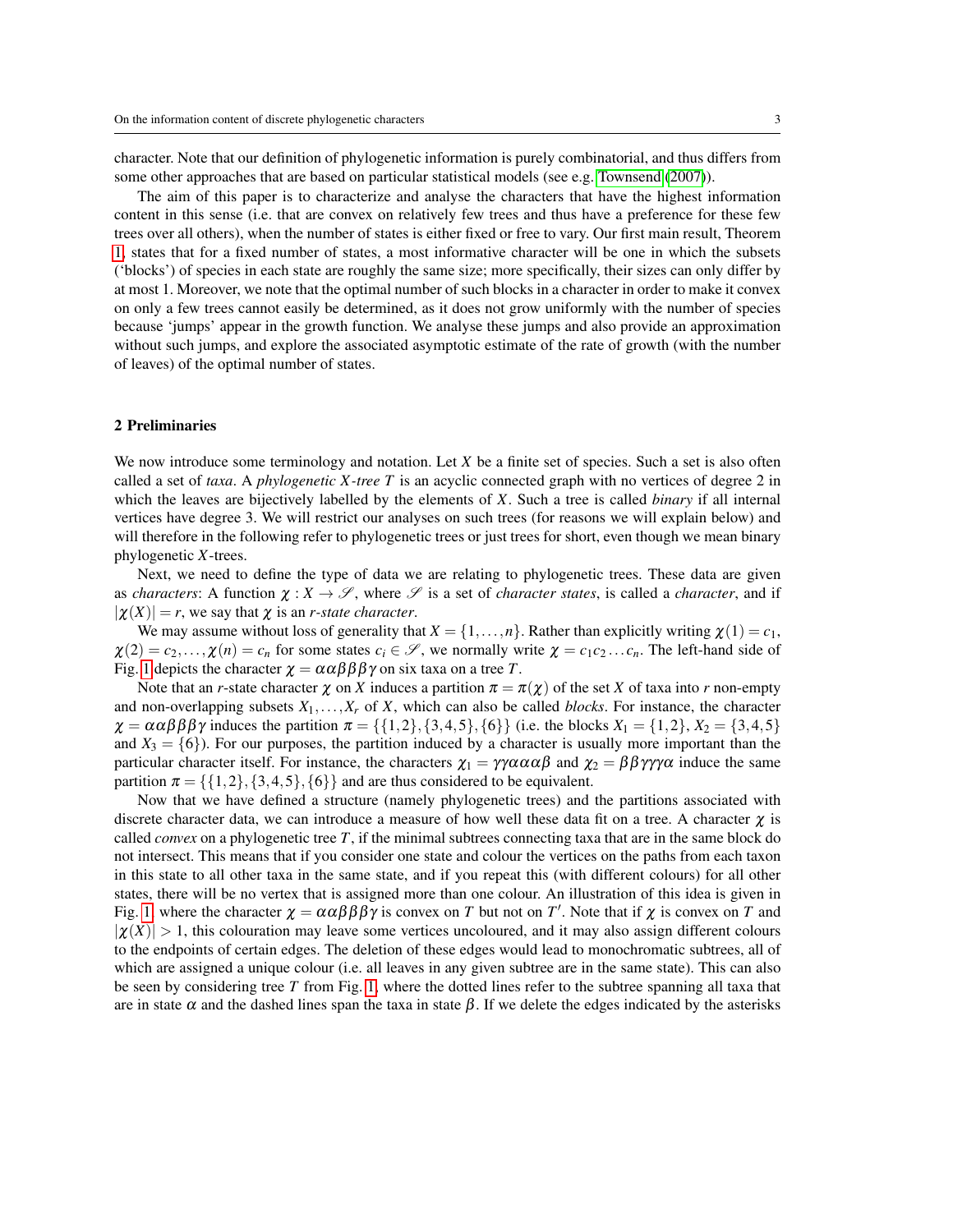(\*) in *T*, all subtrees of *T* are monochromatic, either dotted or dashed, or an isolated leaf. Thus a convex character induces a partition of *X* that can also be derived by deleting some edges of *T*.

Recall that a character can be convex on more than one tree. Moreover, whenever a character is convex on a non-binary tree *T*, it is automatically convex on all binary trees which are compatible with this tree (i.e. all binary trees which can be derived from *T* by resolving vertices of degree greater than three by introducing additional edges). This is illustrated in Fig. [2,](#page-3-0) where the tree in the middle is non-binary and there are several ways to add an additional edge in order to make it binary. These additions always lead to trees on which the depicted character is still convex. Therefore, and because binary trees are most relevant in biology (as speciation events are usually considered to split one ancestral lineage into two descending lineages rather than more), we exclusively consider binary trees in the following.

<span id="page-3-0"></span>

**Fig. 2:** Character  $\chi = \alpha \alpha \beta \beta \gamma$  is convex on the non-binary tree in the middle, but also on all binary trees that are compatible with this tree. The dashed edge is the one that gives rise to the partition  $\pi = \{ \{1,2\}, \{3,4,5\} \}$ , which is also induced by  $\chi$ . Therefore,  $\chi$  is convex on all trees which contain this edge.

Let  $b(n)$  denote the number of binary phylogenetic trees on  $X = \{1, ..., n\}$ . In total, there are

$$
b(n) = (2n-5)!! = (2n-5) \cdot (2n-7) \cdots 3 \cdot 1
$$

such trees if  $n > 3$ , and  $b(1) = b(2) = 1$  (see [Semple and Steel](#page-15-1) [\(2003\)](#page-15-1)). As explained above, a character can be convex on more than one tree. However, if a character is convex on all  $b(n)$  trees (for some  $n \in \mathbb{N}$ ), it is said to be *non-informative*. It is a well-known result that all characters in which at least two states appear at least twice are *informative* (see [Bandelt and Fischer](#page-14-3) [\(2008\)](#page-14-3)); in other words, such characters are not convex on all trees, but only on some. As an example, consider again  $\chi = \alpha \alpha \beta \beta \beta \gamma$ . As explained above and as shown in Fig. [1,](#page-1-1) this character is convex only on some trees, namely those that have an edge separating Species 1 and 2 from Species 3, 4 and 5; and this character uses two of its three character states, namely  $\alpha$ and  $\beta$ , at least twice (in this case,  $\alpha$  is used twice and  $\beta$  three times).

However, the simple distinction between informative and non-informative characters is often not sufficient. In this paper, we want to analyse how much information is contained in an informative character. This can be done by considering the fraction of trees on which the character is convex. Therefore, we denote the number of trees on which a character  $\chi$  with induced partition  $\pi$  is convex by  $N_{\pi}$ , and the fraction of such trees by  $P_{\pi} = \frac{N_{\pi}}{b(n)}$ .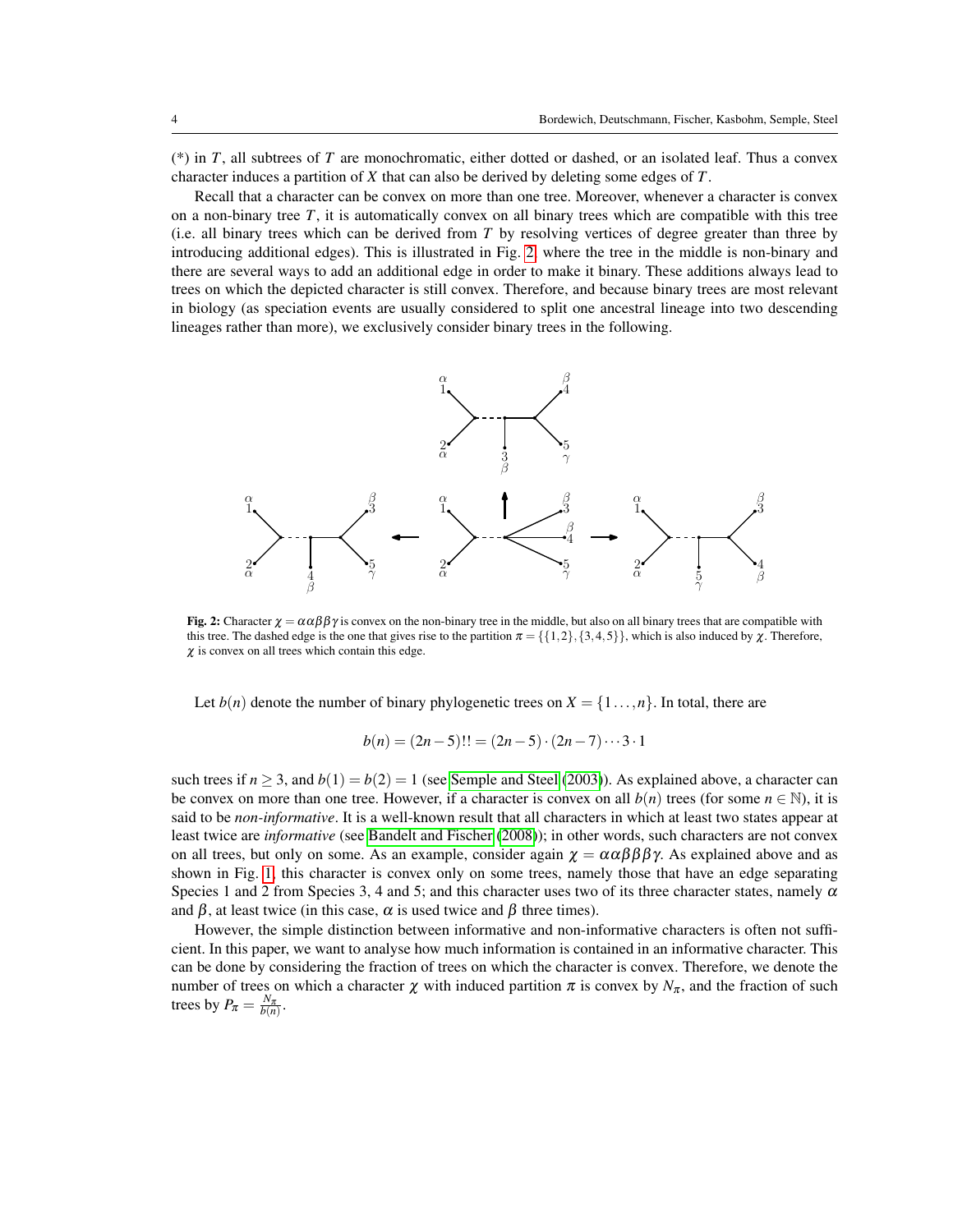<span id="page-4-1"></span>Note that for a given *r*-state character  $\chi$  on  $X = \{1, \ldots, n\}$  with the induced partition  $\pi = \{X_1, \ldots, X_r\}$ , the number  $N_\pi$  can be explicitly calculated with the following formula, which was first stated in [\(Carter et al,](#page-14-4) [1990,](#page-14-4) Theorem 2):

$$
N_{\pi} = \frac{b(n)}{b(n-r+2)} \cdot \prod_{i=1}^{r} b(x_i+1),
$$
 (1)

where  $x_i = |X_i|$  for all  $i = 1, ..., r$  and  $b(n)$  denotes (as stated above) the number of binary phylogenetic trees on  $X = \{1, ..., n\}.$ 

We are particularly interested in characters that *minimize*  $P_{\pi}$ , because they are only convex on the smallest number of trees and therefore contain the most information on which tree they fit 'best' (based on the convexity criterion). Thus, following [Steel and Penny](#page-15-2) [\(2005\)](#page-15-2), we define the *information content* of a character  $\chi$  with induced partition  $\pi$  as follows:

$$
I_{\pi} = -\ln P_{\pi} = -\ln\left(\frac{N_{\pi}}{b(n)}\right). \tag{2}
$$

Note that searching for a character with minimal  $P_{\pi}$  (i.e. a minimal fraction of trees on which it is convex), is equivalent to searching for a character with maximal  $I_{\pi}$  (i.e. a character with maximal information content). Notice also that, by Eqn. [\(1\)](#page-4-1), we can write  $I_{\pi} = \ln(b(n-r+2)) - \sum_{i=1}^{r} \ln(b(x_i+1))$ , and since  $b(k)$ is a product of consecutive odd natural numbers, we can further write  $I_\pi$  as a sum of the form  $\sum_{j \in S} a_j \ln j$ , where *S* is a finite set of odd natural numbers and  $a_j$  is an integer for each  $j \in S$ . We are now in the position to state our results concerning characters for which  $I_{\pi}$  is maximal.

#### 3 Results

#### 3.1 Maximizing *I*<sup>π</sup>

We now investigate the character partitions  $\pi$  of a set *X* of size *n* that maximize  $I_{\pi}$ . Consider an *r*-state character  $\chi$  with the induced partition  $\pi = \{X_1, \ldots, X_r\}$  and let  $x_i = |X_i|$  (for all  $i = 1, \ldots, r$ ) denote the block sizes. The main problem considered in this manuscript, namely maximizing  $I_{\pi}$  (or, equivalently, minimizing  $P_{\pi}$ ), consists of two combined problems, namely finding the optimal number *r* of states (i.e. the optimal number of blocks in  $\pi$ ), as well as the optimal block sizes  $x_i$  for  $i = 1, \ldots, r$  (i.e. the distribution of states on taxon set *X*).

We first consider the latter problem for the case when *n* and *r* are fixed. Let  $n \ge 3$  and  $r \le n$  be natural numbers. Let  $N(n,r)$  denote the minimum value of  $N_\pi$  over all partitions  $\pi$  of  $X = \{1, \ldots, n\}$  into *r* blocks. Formally stated:

$$
N(n,r) = \min_{\substack{\pi = \{X_1, \dots, X_r\}:\\ |X_1| + \dots + |X_r| = n}} N_{\pi}.
$$

Let  $l = l(n,r) = r \cdot \lceil \frac{n}{r} \rceil - n$ . It is easily shown that:

$$
l\left\lfloor\frac{n}{r}\right\rfloor+(r-l)\left\lceil\frac{n}{r}\right\rceil=n,
$$

<span id="page-4-0"></span>and so  $\{1,\ldots,n\}$  can be partitioned into *l* sets of size  $\lfloor \frac{n}{r} \rfloor$  and  $r - l$  sets of size  $\lceil \frac{n}{r} \rceil$ . The main result of this section is the following.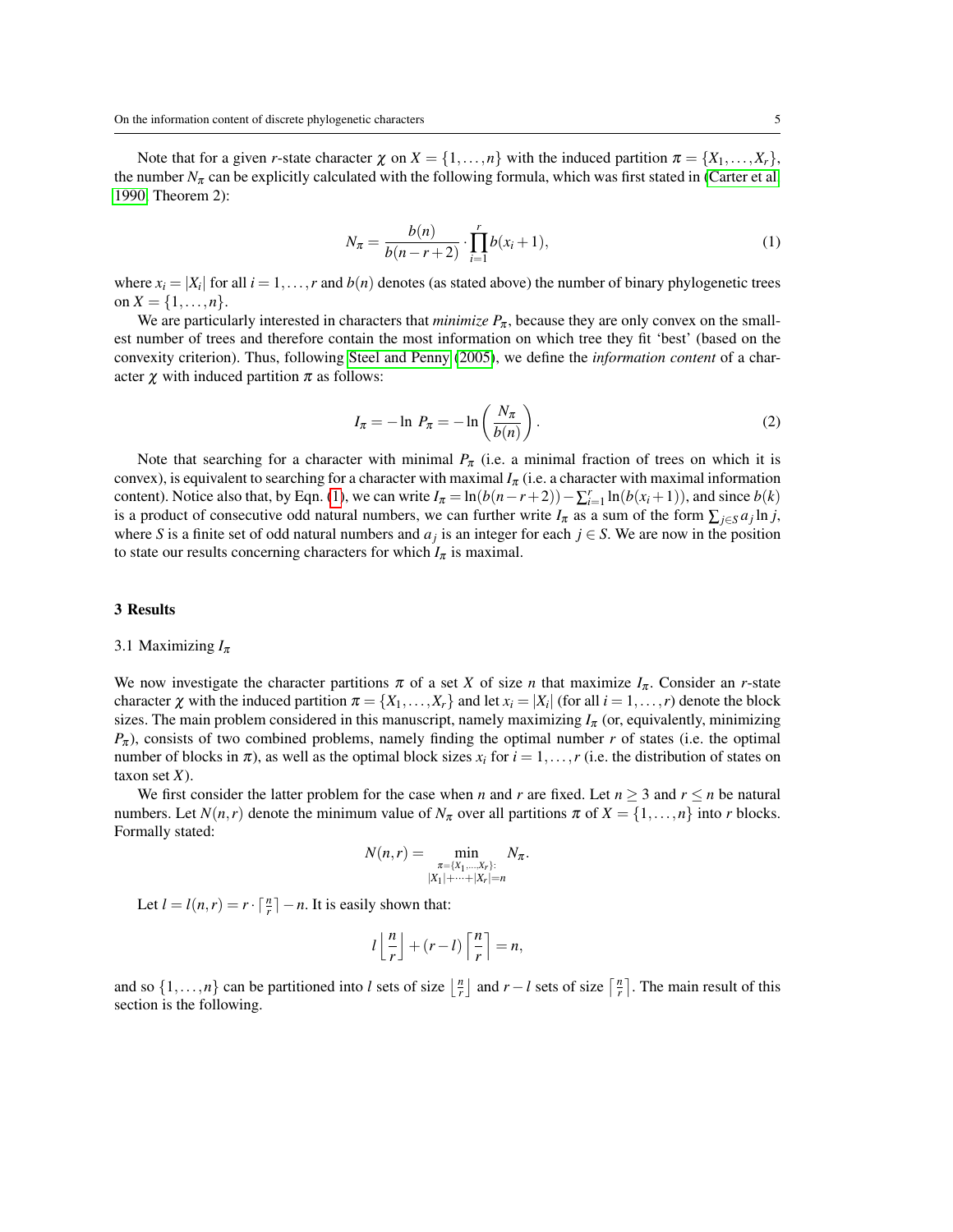**Theorem 1** *For n*  $\geq$  3 *and r*  $\leq$  *n*:

$$
N(n,r) = \frac{b(n)}{b(n-r+2)} \cdot b\left(\left\lfloor \frac{n}{r} \right\rfloor + 1\right)^{l} \cdot b\left(\left\lceil \frac{n}{r} \right\rceil + 1\right)^{r-l},
$$

*where*  $l = r \cdot \lceil \frac{n}{r} \rceil - n$ .

<span id="page-5-2"></span>*Remark 1* Note that in the case where *r* is a divisor of *n*, the equation stated in Theorem [1](#page-4-0) reduces to  $N(n,r) = \frac{b(n)}{b(n-r+2)} \cdot b(\frac{n}{r}+1)^r$ , since  $\lceil \frac{n}{r} \rceil = \frac{n}{r}$  and thus  $l = 0$ .

The proof of Theorem [1](#page-4-0) requires the following technical lemma, which is proved in the Appendix.

<span id="page-5-0"></span>**Lemma 1** *Let*  $m, s \in \mathbb{N}$ *,*  $m \geq 2$  *and*  $s \geq 2$ *. We then have:* 

$$
b(m+s)\cdot b(m) > b(m+s-1)\cdot b(m+1).
$$

Lemma [1](#page-4-0) immediately leads to the following corollary (also derived in [Schütz](#page-14-5) [\(2016\)](#page-14-5)).

<span id="page-5-1"></span>**Corollary 1** If a character  $\chi$  with induced partition  $\pi = \{X_1, \ldots, X_r\}$  and block sizes  $x_1, \ldots, x_r$  maximizes *I*<sub>π</sub>, then for  $x_i$  and  $x_j$  ( $i, j \in \{1, \ldots, r\}$ ,  $i \neq j$ ), we have:  $|x_i - x_j| \leq 1$  (i.e. the block sizes differ by at most 1).

*Proof* Let  $\chi$  be a character with the induced partition  $\pi = \{X_1, \ldots, X_r\}$  that maximizes  $I_{\pi}$  (equivalently, which minimizes  $N_{\pi}$ ). Let  $x_i = |X_i|$  for all  $i = 1, ..., r$ . Assume that there exist  $i, j \in \{1, ..., r\}$  such that  $|x_i - x_j| \ge 2$ . Without loss of generality, assume that  $x_i > x_j$ . Set  $m = x_j + 1$  and  $s = x_i - x_j$ . Both m and *s* are then at least 2 (because  $x_j \ge 1$  by definition of partition  $\pi$  and  $x_i - x_j \ge 2$  by assumption). We apply Lemma [1](#page-4-0) and find that

$$
b(x_i+1)\cdot b(x_j+1) = b(m+s)\cdot b(m) > b(m+s-1)\cdot b(m+1) = b(x_i)\cdot b(x_j+2).
$$

Note that the contribution of  $X_i$  and  $X_j$  to  $\prod$  $\prod_{i=1}$  *b*(*x*<sub>*i*</sub> + 1) in *N*<sub>π</sub> of Eqn. [\(1\)](#page-4-1) is *b*(*x*<sub>*i*</sub> + 1)⋅ *b*(*x*<sub>*j*</sub> + 1). However, if we now modify  $\chi$  so that we remove one element of  $X_i$  and add it to  $X_j$ , the contribution of this modified character is  $b(x_i) \cdot b(x_i+2)$ , which we have shown to be smaller than the original contribution. This is a contradiction, as  $\chi$  was chosen as a minimizer of  $N_{\pi}$ . Therefore, the assumption  $|x_i - x_j| \ge 2$  was wrong and thus we have  $|x_i - x_j| \le 1$ . This completes the proof.  $\square$ 

We now use Lemma [1](#page-5-0) and Corollary [1](#page-5-1) to prove Theorem [1.](#page-4-0)

*Proof (Theorem [1\)](#page-4-0)*

Using Eqn. [\(1\)](#page-4-1), the only thing that remains to be shown is that:

$$
\prod_{i=1}^r b(x_i+1) = b\left(\left\lfloor\frac{n}{r}\right\rfloor + 1\right)^l \cdot b\left(\left\lceil\frac{n}{r}\right\rceil + 1\right)^{r-l}.
$$

Considering Remark [1,](#page-5-2) we do this by investigating the cases  $r \mid n$  and  $r \nmid n$  separately.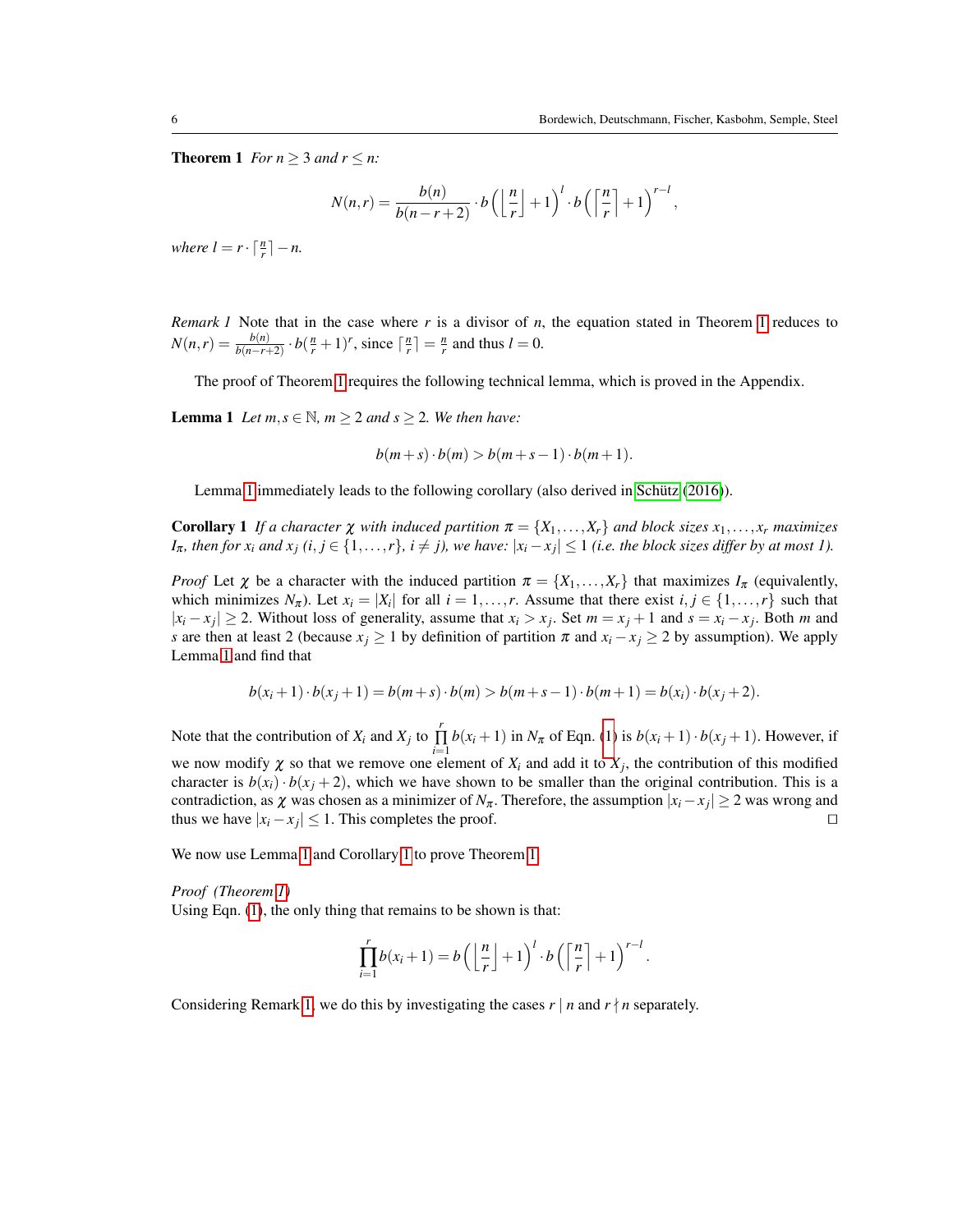- 1. Let  $r | n$  (i.e.  $n = k \cdot r$  for some  $k \in \mathbb{N}$ ). Let  $\chi$  be a character with induced partition  $\pi = X_1, \ldots, X_r$  such that  $N_{\pi} = N(n,r)$  (i.e.  $\pi$  minimizes  $N_{\pi}$  for given values of *n* and *r*). Now assume that not all block sizes are equal to  $\frac{n}{r} = k$ . There is then an  $i \in \{1, ..., r\}$  such that  $x_i \neq k$ . If  $x_i > k$ , then as  $x_1 + ... + x_r = n$ , there must be a  $j \in \{1, \ldots, r\}$  such that  $x_j < k$  (or vice versa). Let us assume, without loss of generality, that  $x_i = k + \hat{s}$  and  $x_i = k - \tilde{s}$  for  $\hat{s}, \tilde{s} \in \mathbb{N}$ ; in particular,  $\hat{s}, \tilde{s} \ge 1$ . Then  $x_i - x_j = \hat{s} + \tilde{s} \ge 2$ . This is a contradiction because, by Corollary [1,](#page-5-1)  $x_i$  and  $x_j$  can differ by at most 1 as  $\chi$  minimizes  $N_\pi$ . Thus in the case where  $n = k \cdot r$ , we have  $x_i = k = \frac{n}{r}$  for all  $i = 1, ..., r$  and therefore  $\prod_{i=1}^{r}$  $\prod_{i=1}^{r} b(x_i+1) = b(\frac{n}{r}+1)^r.$
- 2. Next, consider the case where  $r \nmid n$ . Using Corollary [1,](#page-5-1) a character  $\chi$  with the induced partition  $\pi =$  $\{X_1, \ldots, X_r\}$  which minimizes  $N_\pi$  can only lead to sets of sizes  $x_i, x_j$ , which differ by at most 1. As we need *r* such sets in total, the only way to achieve this is by allowing *l* sets of size  $\lfloor \frac{n}{r} \rfloor$  and *r*−*l* sets of size  $\lceil \frac{n}{r} \rceil$  for some  $l \in \mathbb{N}$ ,  $l \leq r$  (note that  $\lceil \frac{n}{r} \rceil - \lfloor \frac{n}{r} \rfloor = 1$  as  $r \nmid n$ ). This has a unique solution, as  $n = l \cdot \lfloor \frac{n}{r} \rfloor +$  $(r-l) \cdot \lceil \frac{n}{r} \rceil$  leads to  $l = r \cdot \lceil \frac{n}{r} \rceil - n$ . Moreover, this leads to  $\int$  $\prod_{i=1}^{r} b(x_i+1) = b(\lfloor \frac{n}{r} \rfloor + 1)^l \cdot b(\lceil \frac{n}{r} \rceil + 1)^{r-l},$ which, together with Eqn.  $(1)$ , completes the proof.

# $\Box$

#### 3.2 The number of states  $(r_n)$  that maximizes  $I_\pi$

As we have seen in Corollary [1](#page-5-1) and in the proof of Theorem [1,](#page-4-0) a character which has maximal information content  $I_{\pi}$  induces a partition  $\pi = \{X_1, \ldots, X_r\}$  of roughly equal block sizes  $x_1, \ldots, x_r$ . In the case where *r* divides *n*, all block sizes are equal to  $\frac{n}{r}$ ; otherwise, there are  $l = r \cdot \lceil \frac{n}{r} \rceil - n$  blocks of size  $\lfloor \frac{n}{r} \rfloor$ , and all other *r* − *l* sets have size  $\lceil \frac{n}{r} \rceil$ .

Recall that in order to find characters that maximize  $I_{\pi}$  and thus minimize  $N_{\pi}$ , we have to solve two problems: we have to find the optimal value of *r* as well as the corresponding block sizes *x<sup>i</sup>* .

Let

$$
I(n,r) = -\ln\left(\frac{N(n,r)}{b(n)}\right),\,
$$

which is the maximal value of  $I_{\pi}$  over all partitions of  $\{1,\ldots,n\}$  into *r* blocks. Let  $r_n$  be the value of *r* that maximizes *I*(*n*,*r*).

Consider the special case where *n* is a multiple of *r*. In this case, we know that the block sizes that maximize  $I_{\pi}$  are exactly  $\frac{n}{r}$ . If we only look at this fixed distribution of states, the two problems stated above – namely finding the optimal value of  $r$  and the optimal block sizes  $x_i$  – reduces to just the first problem, namely finding the optimal value of *r*.

Note that when  $r = 1$ , we have  $k = n$  and  $|X| = n = x_1$ , and thus by Eqn. [\(1\)](#page-4-1) we get:

$$
N_{\pi} = \frac{b(n)}{b(n-1+2)} \cdot b(x_1+1) = \frac{b(n)}{b(n+1)} \cdot b(n+1) = b(n).
$$

In other words, in the case where a character  $\chi$  only employs one character state (say  $\alpha$ ) the resulting character  $\chi = \alpha \alpha \dots \alpha$  on  $X = \{1, \dots, n\}$  is convex on *all*  $b(n)$  trees on the taxon set *X*, which means that *N*<sub>π</sub> is maximal and therefore  $I_{\pi} = -\ln \frac{N_{\pi}}{b(n)} = -\ln \frac{b(n)}{b(n)} = 0$ , which is minimal. Similarly, if there are  $|X| = n$ different character states employed by  $\chi$  (i.e. if  $x_i = k = 1$  for all  $i = 1, ..., r$ ) we get:

$$
N_{\pi} = \frac{b(n)}{b(n-n+2)} \cdot \prod_{i=1}^{r} b(x_i+1) = \frac{b(n)}{b(2)} \cdot \prod_{i=1}^{r} b(1+1) = b(n) \cdot b(2)^{r-1} = b(n).
$$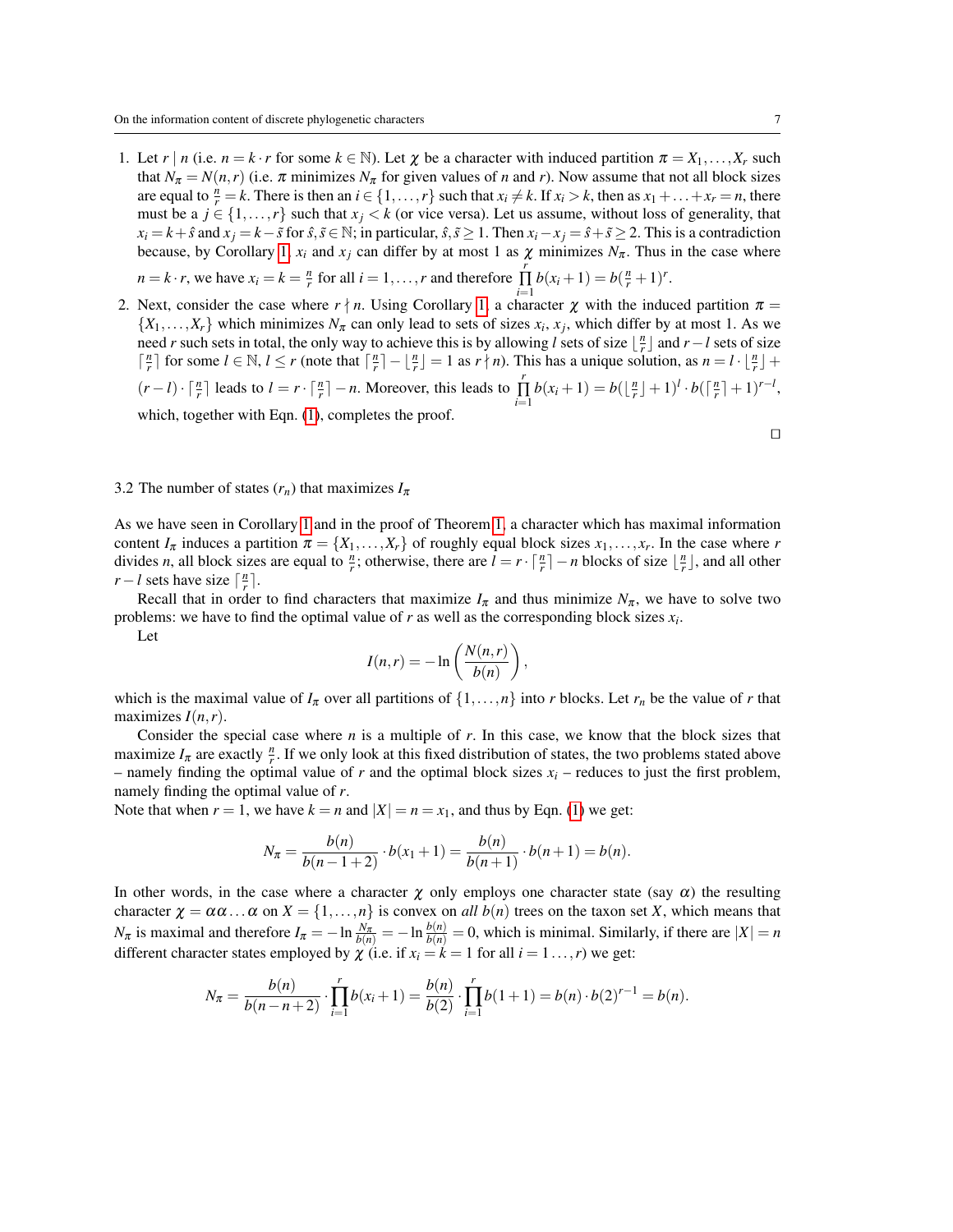Here, the last two equations use the fact that  $b(2) = 1$ . In particular, if a character employs  $r = n$  character states, this character is also convex on all trees on taxon set  $X = \{1, \ldots, n\}$ , and thus  $I_{\pi} = 0$ .

Therefore, if we wish to minimize  $N_\pi$  and thus  $P_\pi$  in order to maximize  $I_\pi$ , the number  $r_n$  of character states must lie strictly between 1 and *n*; otherwise, *N*<sup>π</sup> is maximal. Between these boundary cases, it is not obvious how to find *rn*. For example, if we fix *n* = 120 and exhaustively examine all possible values for *r* between 1 and *n*, then we find that  $r_n = 24$ . This scenario is depicted in the left-hand portion of Fig. [3.](#page-7-0)

Similarly, we randomly sampled values of *n* between 10 and 10000, and considered just the divisors for each value of *n* in order to estimate the divisor *r* of *n* that maximizes  $I_{\pi}$ , where  $\pi$  is a partition into *r* blocks. The results are depicted in the right-hand portion of Fig. [3.](#page-7-0) However, note that we discarded *n* whenever our random choice of *n* was a prime number, because then it is clear that the only divisors are 1 and *n*, which leads to the cases we analysed above for which we know that  $N_{\pi} = b(n)$  and thus  $P_{\pi} = 1$  and so  $I_{\pi} = 0$ .

<span id="page-7-0"></span>

Fig. 3: On the left-hand side, the case  $n = 120$  is depicted, along with all values of r from 1 to n. It can be seen that  $I_{\pi} = -\ln(P_{\pi})$ is maximal when  $r = 24$  is chosen. On the right hand side, the plot shows the divisor r of *n* for which  $I_{\pi}$  is maximal (where  $\pi$  is a partition into *r* blocks) for randomly chosen values of *n* between 10 and 10<sup>6</sup>. The primes in this interval do not allow for any other equal block sizes than one block of size *n* or *n* blocks of size 1 (which have equal  $I_{\pi}$  value of 0); the top (blue) line of dots shows this value  $r_n = n$  for the latter choice.

## 3.3 Analysis of the growth of *r<sup>n</sup>*

### *3.3.1 The shape of*  $I_{\pi}$  *and its consequences for r<sub>n</sub>*

By exploiting Theorem [1,](#page-4-0) exhaustive searches for  $r_n$ , given  $n$ , can be done more efficiently. This is because for each value of *r*, we now know the optimal block sizes, so we do not have to look at all possible partitions. Consequently, an exhaustive search for  $r_n$  by testing all possible values of  $r$  for a fixed value of  $n$  is easily possible up to  $n = 10000$  (and probably even higher than that).

In order to understand the growth of  $r_n$ , we first explicitly searched for  $r_n$  for each value of *n* between 1 and 360 (*cf.* Fig. [4\)](#page-8-0)) and between 1 and 10000 (*cf.* Table [1\)](#page-8-1)). Although Fig. [4](#page-8-0) shows that *r<sup>n</sup>* has an increasing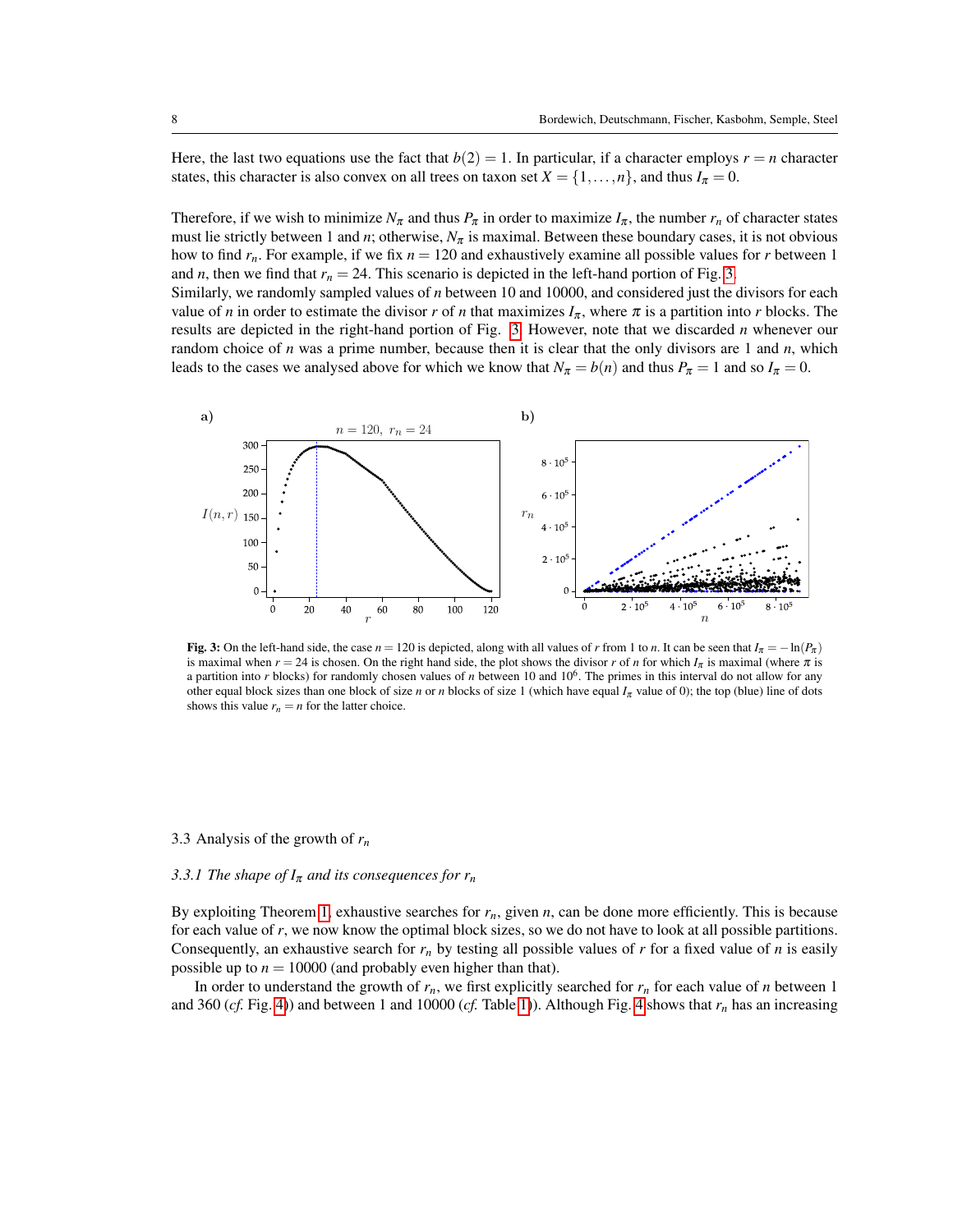trend as *n* grows as well as piecewise linear growth, there are *jumps* back to a smaller number of blocks from time to time. Clearly, the growth of  $r<sub>n</sub>$  is not uniform. It seems as if the size of the intervals between the jumps increases roughly threefold. Table [1](#page-8-1) gives the exact numbers for the jumps for *n* ≤ 10000. Note that not only does the distance between the jumps increase, but also the size of the jumps  $r_n - r_{n+1}$ . However, if we consider the size of the jumps relative to  $r<sub>n</sub>$ , then the jump sizes actually decrease. The sequence of jumps (9,30,104,345,...) does not follow any obvious pattern and could not be matched to any known series of numbers in the On-Line Encyclopedia of Integer Sequences [\(Sloane](#page-15-3) [\(2010\)](#page-15-3)).

<span id="page-8-0"></span>

<span id="page-8-1"></span>Fig. 4: The values of  $r_n$  for values of *n* between 1 and 360. Note that  $r_n$  drops down at  $n = 9$  (from  $r_n = 4$  at  $n = 8$  to  $r_{n+1} = 3$ ), as well as at  $n = 30$ ,  $n = 104$  and  $n = 345$ , as can also be seen in Table [1.](#page-8-1)

| $\boldsymbol{n}$ | $r_n$ | $\lfloor \frac{n}{r} \rfloor$ | $\left\lceil \frac{n}{r} \right\rceil$ | $-\ln P_{\pi}$ |
|------------------|-------|-------------------------------|----------------------------------------|----------------|
| 8                | 4     | $\overline{2}$                | $\overline{2}$                         | 4.654          |
| 9                | 3     | 3                             | 3                                      | 5.953          |
| 29               | 9     | 3                             | $\overline{4}$                         | 41.016         |
| 30               | 8     | 3                             | 4                                      | 43.151         |
| 103              | 25    | 4                             | 5                                      | 242.696        |
| 104              | 21    | $\overline{4}$                | 5                                      | 245.854        |
| 344              | 68    | 5                             | 6                                      | 1141.630       |
| 345              | 58    | 5                             | 6                                      | 1145.770       |
| 1108             | 184   | 6                             | 7                                      | 4756.330       |
| 1109             | 159   | 6                             | 7                                      | 4761.460       |
| 3484             | 497   | 7                             | 8                                      | 18376.200      |
| 3485             | 436   | 7                             | 8                                      | 18382.300      |

**Table 1:** All jumps of  $r_n$  for  $n \le 10000$ .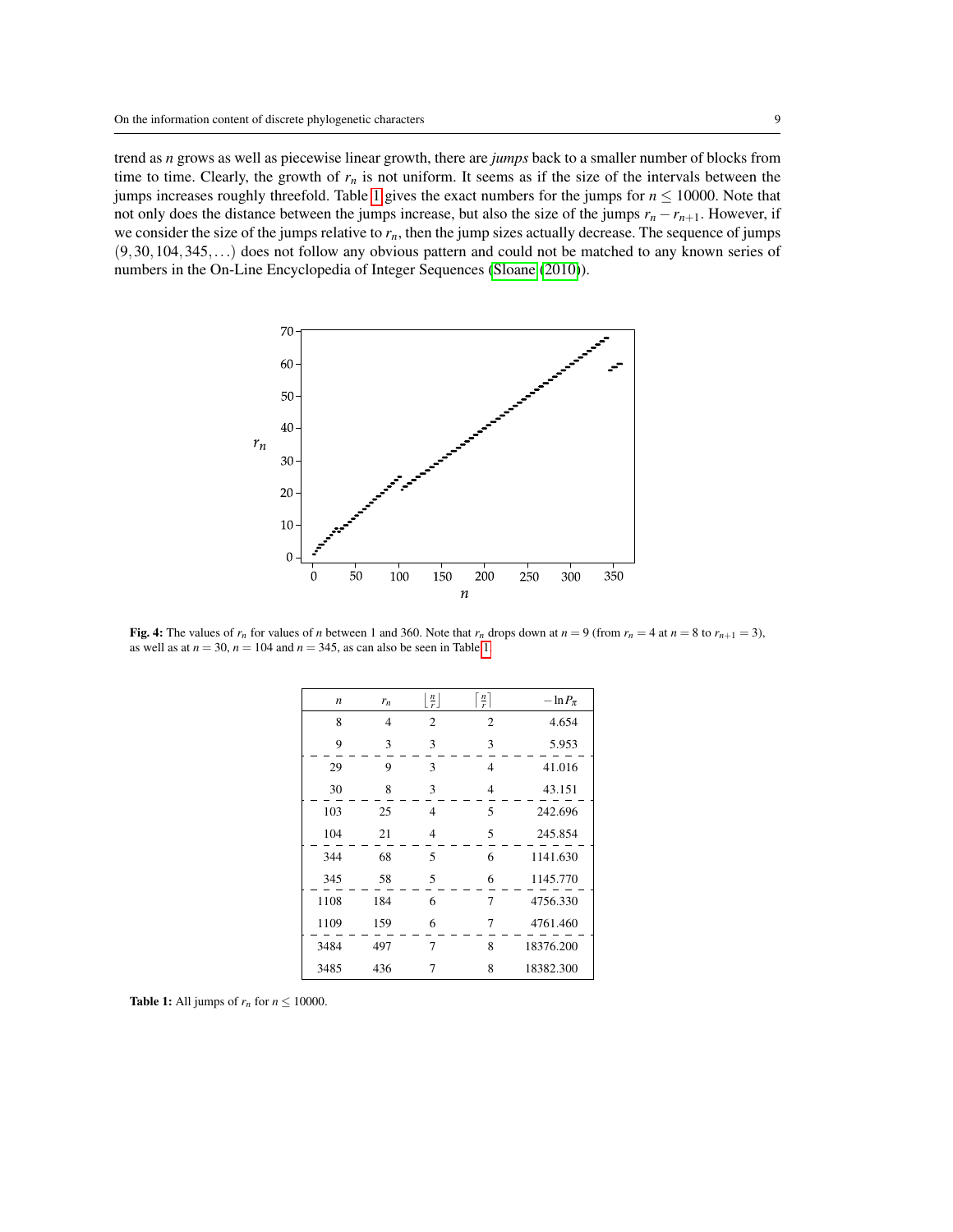<span id="page-9-0"></span>

<span id="page-9-1"></span>Fig. 5: A simplified sketch of the shape of  $I_{\pi}$  as presented in Fig. [3.](#page-7-0)



Fig. 6: The value  $r_n$  jumps between  $n = 3484$  and  $n = 3485$  as the maximum switches from the right edge of the convex section to the left edge.

# *3.3.2 The shape of*  $I(n,r)$

We now investigate the shape of the function  $I(n,r)$  as r increases. For a fixed value of n, a closer look at the graph of  $I(n,r)$  reveals the reason for the jumps in the block sizes; namely, that the graph is not as smooth as it may seem at first glance. It is instead a concatenation of several convex functions. This can already be guessed from Fig. [3](#page-7-0) (left-hand graph), but in order to make it a bit more obvious, we sketched the plot again (enhancing the shape) in Fig. [5.](#page-9-0) Note that the value of  $r_n$  jumps when the maximum of  $I(n,r)$  shifts from one edge of a convex section to the other. Fig. [6](#page-9-1) shows an example for such a shift at  $n = 3485$ . Here,  $r<sub>n</sub>$ drops down from 497 to 436. This means that the optimal partition for *n* = 3485 contains 61 fewer blocks than the optimal partition for  $n = 3484$ . As can be seen in Fig. [6,](#page-9-1) the jump in  $r<sub>n</sub>$  is accompanied by a shift of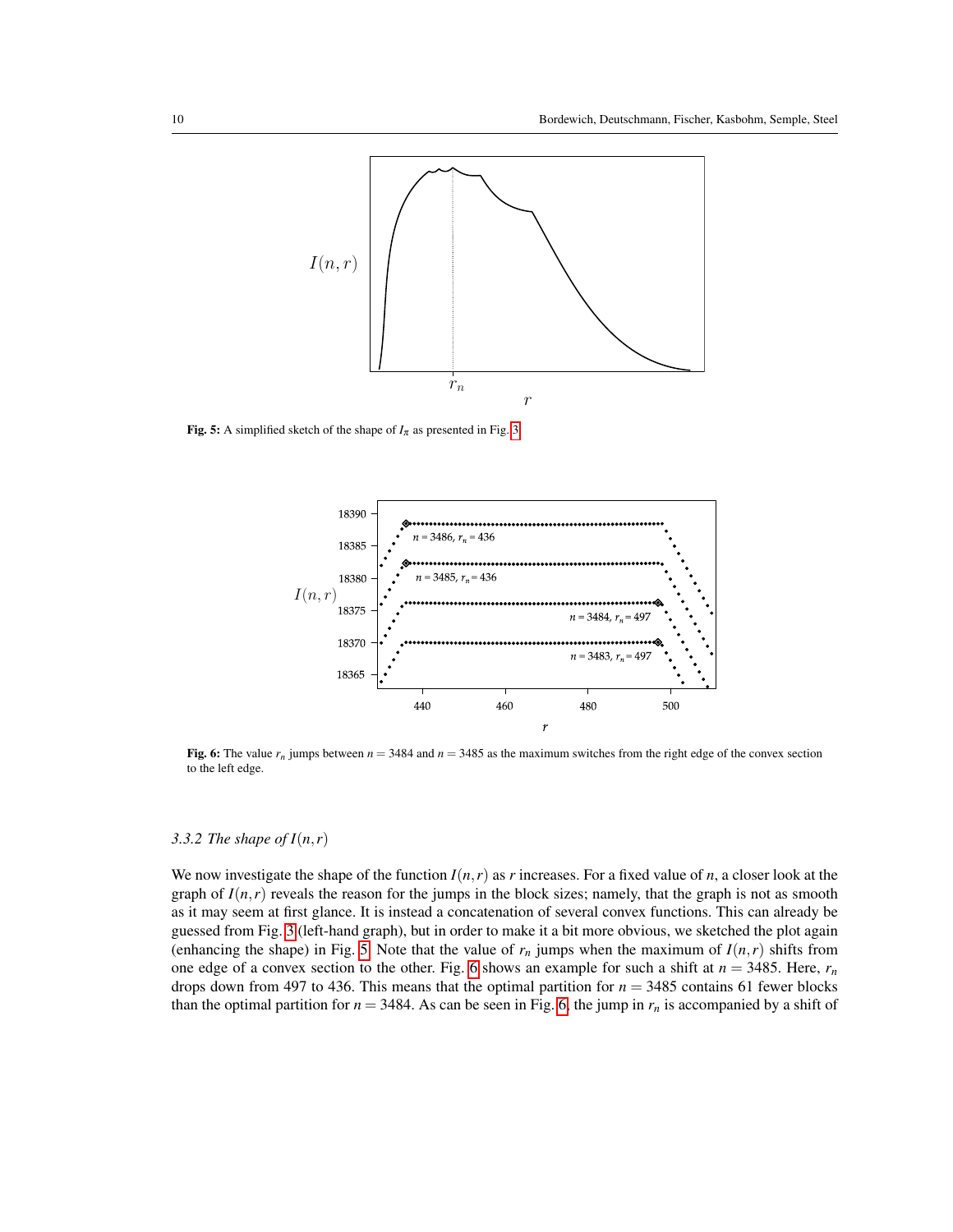the maximum from being on the right-hand side of a convex segment being on the left-hand side of the next convex segment.

Table [1](#page-8-1) describes the values of  $r$  at which downward jumps in the value of  $r_n$  occur. Before the jump, most of the subsets in an optimal partition  $\pi$  are of size  $\lfloor \frac{n}{r} \rfloor$ , whereas after adding one additional leaf, the optimal partition contains mostly subsets of size  $\left\lceil \frac{n}{r} \right\rceil$ . As  $r_n$  does not grow linearly, the block sizes  $\left\lceil \frac{n}{r_n} \right\rceil$  and  $\left\lceil \frac{n}{r_n} \right\rceil$  do not grow linearly either. But contrary to  $r_n$ , the block sizes only alternate by  $\pm 1$ .

#### 3.4 Approximating the rate of growth of *r<sup>n</sup>* with *n*

In this section, recall the notation ∼ for asymptotic equivalence, in which *f*(*n*) ∼ *g*(*n*) is shorthand for  $\lim_{n\to\infty} f(n)/g(n) = 1$ . We want to investigate the growth of  $r_n$  as *n* grows. Therefore, we need a differentiable approximation of  $I_{\pi}$ , as  $I_{\pi}$  is not differentiable (its shape consists of piecewise-convex segments). From Theorem [1](#page-4-0) we have:

<span id="page-10-0"></span>
$$
I(n,r) = -\ln\left(\frac{N(n,r)}{b(n)}\right) = -\ln\left(\frac{b(\lfloor\frac{n}{r}\rfloor+1)^l \cdot b(\lceil\frac{n}{r}\rceil+1)^{r-l}}{b(n-r+2)}\right).
$$
 (3)

Now *b*(*n* + 1) ~ γ(*n*) for the real-valued function γ defined for *x* > 0 by γ(*x*) =  $\frac{1}{\sqrt{2}}$  $\frac{1}{2} \left(\frac{2}{e}\right)^x x^{x-1}$  (*cf.* [Mc-](#page-14-6)[Diarmid et al](#page-14-6) [\(2015\)](#page-14-6)). Let  $I_{\gamma}(n,r)$  denote the approximation to  $I(n,r)$  obtained by first approximating  $\lceil \frac{n}{r} \rceil$ and  $\lfloor \frac{n}{r} \rfloor$  by  $n/r$  (these approximations assume that  $n/r \gg 1$ ), and then using  $\gamma(x)$  in place of  $b(x+1)$  in the resulting expression for  $I(n,r)$ . Making these substitutions, the expression on the far right of Eqn. [\(3\)](#page-10-0) becomes independent of *l* and we can write:

$$
I_{\gamma}(n,r) = -\ln\left(\frac{\gamma(\frac{n}{r})^r}{\gamma(n-r+1)}\right) = -r\ln\left(\gamma(\frac{n}{r})\right) + \ln(\gamma(n-r+1)).
$$

Let  $\tilde{r}_n$  denote a value of *r* that maximizes  $I_\gamma(n,r)$ . We want to use  $\tilde{r}_n$  as an estimator for  $r_n$ . Fig. [7](#page-11-0) shows the values of  $\tilde{r}_n$  in comparison to  $r_n$  as *n* ranges from 1 to 1000 (over this range there is a unique value for *r* that maximizes  $I_{\gamma}(n,r)$ ). Here, it can be seen that  $\tilde{r}_n$  gives a reasonable approximation to  $r_n$  over the range shown (note that  $I_{\gamma}(n,r)$  deviates from  $I(n,r)$  for values of *r* close to *n*, however in this region  $I(n,r)$  is far from its maximal value).

<span id="page-10-1"></span>**Theorem 2** *The value(s) of*  $r = \tilde{r}_n$  *at which*  $I_\gamma(n,r)$  *achieves its maximum value satisfies the asymptotic equivalence*  $\tilde{r}_n \sim \frac{n}{\ln(n)}$  *as*  $n \to \infty$ *.* 

*Proof* Consider the graph of  $I_{\gamma}(n,r)$  against *r*. The behaviour of  $I_{\gamma}(n,r)$  is slightly involved, and so our proof uses the following strategy. Let *t* denote the ratio  $r/n$ , and so  $0 \le t \le 1$ , and let  $\theta > 0$  be a parameter that will take different values in the cases we consider (mostly we are concerned with the cases where  $0 < \theta < 1$ and  $\theta > 1$ ). For any  $\delta \in (0, 0.5)$  and any choice of  $\theta$  we show that for *n* sufficiently large, the graph of  $I_y$ has a gradient that is:

- greater than 1 for *t* up to  $\frac{\theta}{\ln(n)}$ , provided that  $\theta$  <1;
- less than −1 for *t* between  $\frac{\theta}{\ln(n)}$  and δ, provided that  $\theta > 1$ ;
- less than −1 for *t* between δ and 1−δ;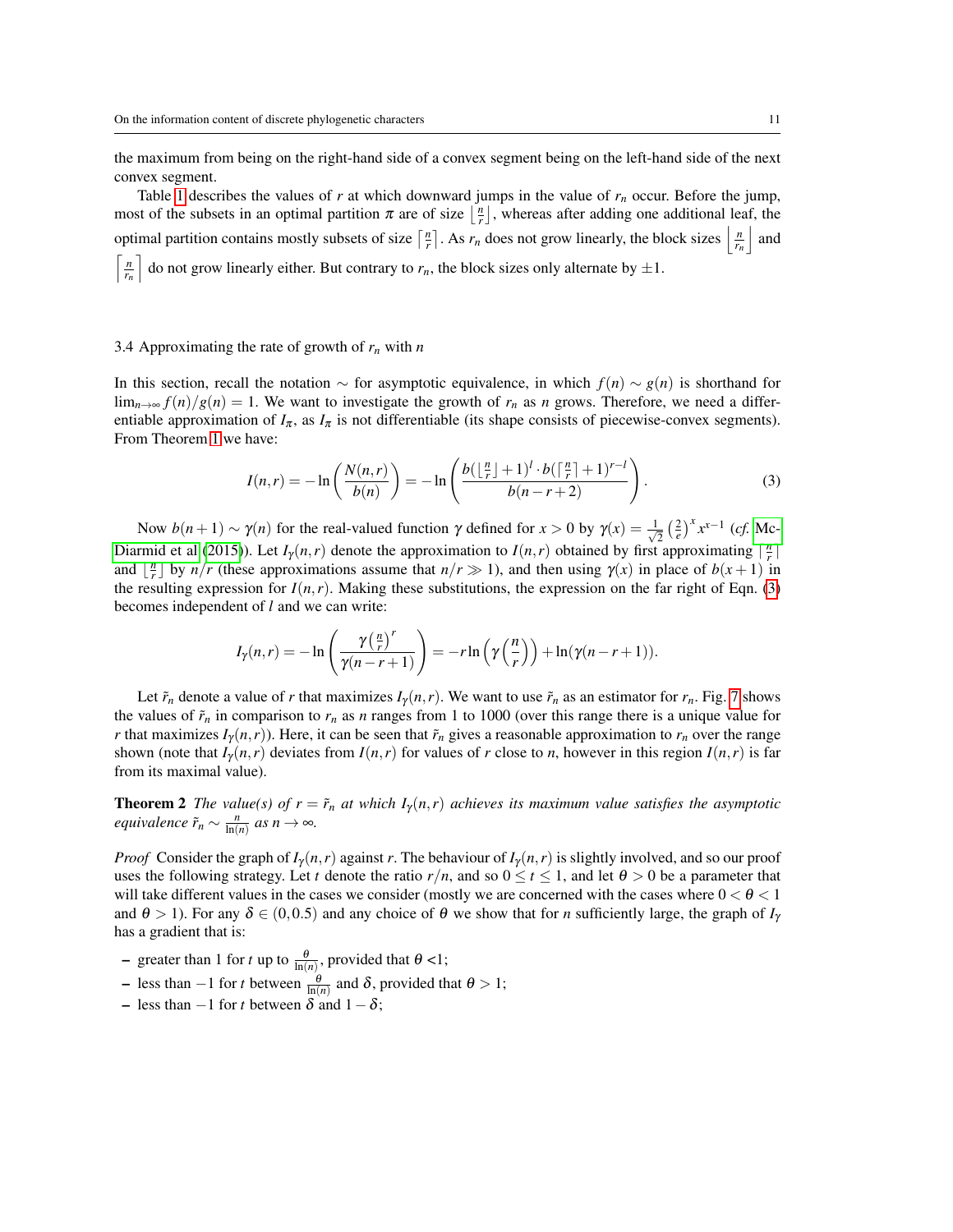<span id="page-11-0"></span>

Fig. 7: A comparison of  $r_n$  (broken curve segements) and  $\tilde{r}_n$  (continuous curve) for *n* from 1 to 1000. It can be seen that as opposed to  $r_n$ ,  $\tilde{r}_n$  does not have any jumps back to a smaller value, but is instead increasing uniformly.

– bounded by *C* ∼ 0.65 for *t* between 1−δ and 1.

It follows that the (global) maximal value of *I*<sub>γ</sub> is given asymptotically (as *n* grows) by  $t \sim \frac{1}{\ln(n)}$ . Note that the global maximal value cannot occur asymptotically (with *n*) at  $t = 1$  since the gradient of  $I_{\gamma}$  is less or equal to −1 for *t* over an interval of length (asymptotically with *n*) at least 0.5, and the gradient is then bounded above by  $C \sim 0.65$  for the remaining interval (i.e. between  $1-\delta$  and 1) which has length less than 0.5 (recall  $\delta \in (0, 0.5)$ ).

Next we differentiate  $I_{\gamma}(n,r)$  with respect to *r*. Writing

$$
I_{\gamma}(n,r) = \ln\left(\frac{\gamma(n-r+1)}{\gamma\left(\frac{n}{r}\right)^r}\right),\,
$$

and then replacing  $\gamma(n-r+1)$  with  $\frac{1}{\sqrt{n}}$  $\frac{1}{2} \left(\frac{2}{e}\right)^{n-r+1} (n-r+1)^{n-r}$  and  $\gamma\left(\frac{n}{r}\right)$  with  $\frac{1}{\sqrt{n}}$  $\frac{1}{2} \left(\frac{2}{e}\right)^{\frac{n}{r}} \left(\frac{n}{r}\right)^{\frac{n}{r}-1}$  and simplifying, we get

$$
I_{\gamma}(n,r) = (1-r)\ln\left(\frac{\sqrt{2}}{e}\right) + (n-r)\ln\left(\frac{r(n-r+1)}{n}\right).
$$

<span id="page-11-1"></span>Differentiating  $I_{\gamma}(n,r)$  with respect to *r* gives:

$$
\frac{d(I_{\gamma}(n,r))}{dr} = y(r) - z(r),\tag{4}
$$

where

$$
y(r) = \ln\left(\frac{e}{\sqrt{2}} \cdot \frac{n}{r(n+1-r)}\right)
$$
 and  $z(r) = \frac{(r-n)(n+1-2r)}{r(n+1-r)}$ .

Thus  $\frac{d(I_Y(n,r))}{dr} = 0$  precisely at values of *r* for which  $y(r) - z(r) = 0$ . Note here that for  $I_Y(n,r)$ , the value *r* can take any real value, not just integer values. Let  $t = t_n = r/n$ . We may assume that  $0 \le t_n \le 1$  for all *n*. We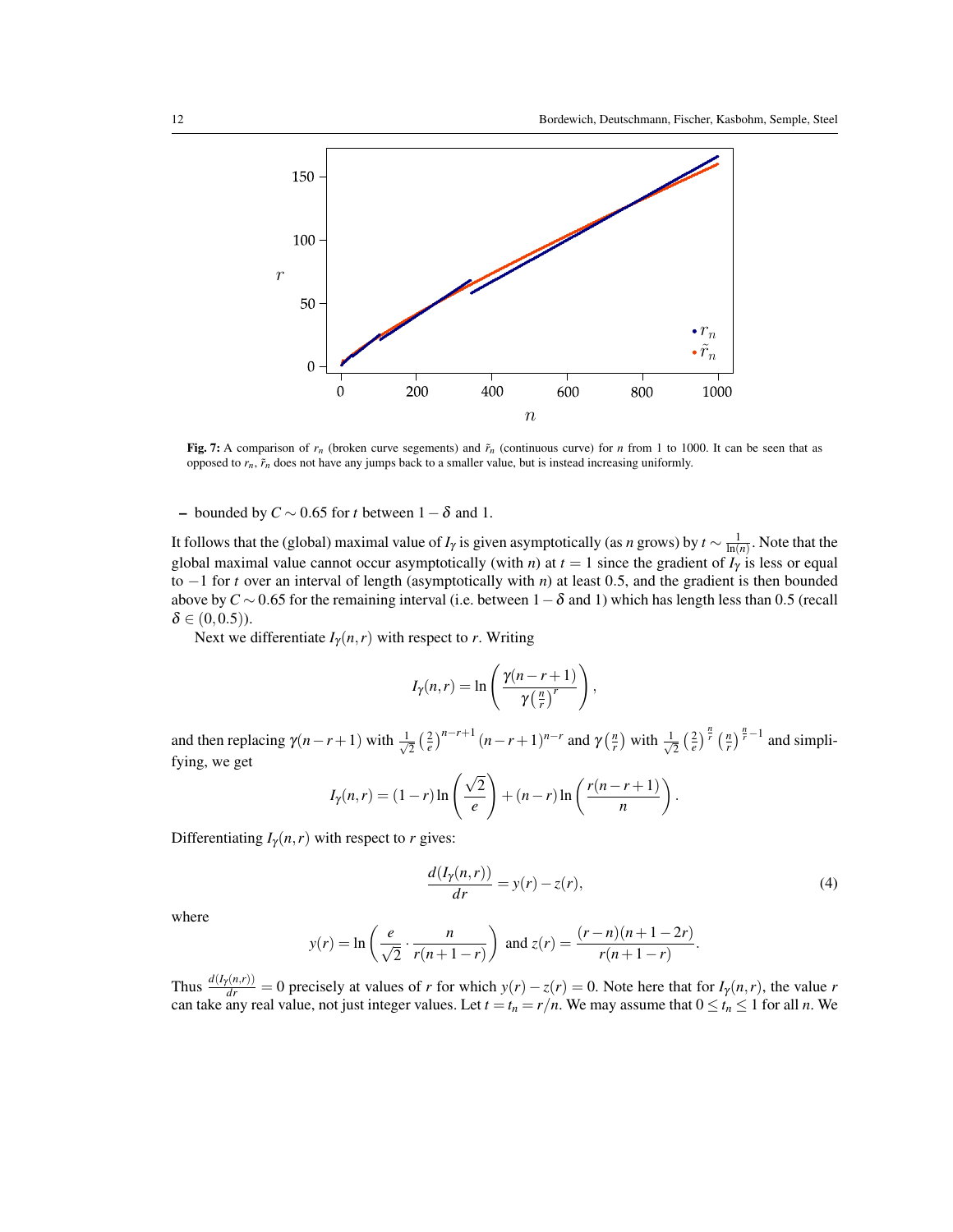will show that any value of  $t_n$  that maximizes  $I_\gamma$  satisfies the asymptotic relationship  $t_n \sim 1/\ln(n)$  (in other words,  $\tilde{r}_n \sim n/\ln(n)$ ). Notice that if we let  $C = \ln\left(\frac{e}{\sqrt{2}}\right)$  $\int$  then we can write:

$$
y(r) = C - \ln(t) - \ln(n) - \ln\left(1 + \frac{1}{n} - t\right).
$$
 (5)

<span id="page-12-1"></span>In addition,

<span id="page-12-0"></span>
$$
z(r) = \left(1 - \frac{1}{t}\right) \cdot \frac{\left(1 + \frac{1}{n} - 2t\right)}{\left(1 + \frac{1}{n} - t\right)}.
$$
\n<sup>(6)</sup>

We apply these equalities to firstly establish the following claims (which show that  $\tilde{r}_n = o(n)$ ). Suppose that  $\delta \in (0, 0.5)$ . We claim that:

(i) If  $t \in [\delta, 1-\delta]$ , then  $\frac{dI_{\gamma}(n,r)}{dr} \leq h(n,\delta)$ , where  $h(n,\delta)$  does not depend on  $t$  and  $h(n,\delta) < -1$  for all  $n$ sufficiently large.

(ii) If  $t \in [1-\delta, 1]$  and  $n \ge 1$ , then  $\frac{dI_Y(n,r)}{dr} \le K_\delta$ , for a constant  $K_\delta$  that converges to *C* as  $\delta \to 0$ .

To establish Claim (i), Eqn [\(5\)](#page-12-0) implies that  $y(r) \leq C - \ln(\delta) - \ln(n) - \ln(\delta + \frac{1}{n})$  and from Eqn. [\(6\)](#page-12-1) with *t* ∈ [ $\delta$ , 1 –  $\delta$ ] we have  $|z(r)| \leq (\frac{1}{\delta} - 1) \cdot$  $1 + \frac{1}{n} - 2t$  $1 + \frac{1}{n} - t$  , the second factor of which satisfies the inequality:

<span id="page-12-3"></span><span id="page-12-2"></span>
$$
\left|\frac{1+\frac{1}{n}-2t}{1+\frac{1}{n}-t}\right| \le \max\left\{1, \frac{|-1+2\delta+\frac{1}{n}|}{\delta+\frac{1}{n}}\right\}.
$$
 (7)

Thus,  $|z(r)| < (\frac{1}{\delta} - 1) a(n, \delta)$ , where  $a(n, \delta)$  is the bound on the right of Inequality [\(7\)](#page-12-2), and so

$$
y(r) - z(r) \le C - \ln(\delta) - \ln(n) - \ln\left(\delta + \frac{1}{n}\right) + \left(\frac{1}{\delta} - 1\right) a(n, \delta).
$$
 (8)

If we now let  $h(n, \delta)$  denote the term on the (entire) right-hand side of Inequality [\(8\)](#page-12-3) then  $h(n, \delta) \to -\infty$  as  $n \rightarrow \infty$ , which together with Eqn. [\(4\)](#page-11-1) establishes Claims (i).

To establish Claim (ii) note that when  $t \in [1-\delta, 1]$  we have  $y(r) \leq C - \ln(1-\delta)$  and the right-hand-side converges to *C* as  $\delta \to 0$ . Also,  $-z(r) = (\frac{1}{t} - 1) \cdot \frac{(1 + \frac{1}{n} - 2t)}{(1 + \frac{1}{n} - t)}$  $\frac{(1+\frac{1}{n}-2t)}{(1+\frac{1}{n}-t)}$  is less or equal to zero for any value of  $\delta < \frac{1}{2}$ once  $n$  is sufficiently large. This establishes Claim (ii).

We next establish the following two claims:

- (iii) If  $t \in [0, \frac{\theta}{\ln(n)}]$  and if  $\theta < 1$ , then  $\frac{dI_Y(n,r)}{dr} \geq h'(n,\theta)$ , where  $h'(n,\theta)$  does not depend on *t*, and  $h'(n,\theta) > 1$ for all *n* sufficiently large.
- (iv) If  $t \in \left[\frac{\theta}{\ln(n)}, \delta\right]$  and if  $\theta > 1$  and  $0 < \delta < \frac{1}{\theta}$ , then  $\frac{dI_{\gamma}(n,r)}{dr} \leq h''(n,\theta)$ , where  $h''(n,\theta)$  does not depend on *t*, and  $h''(n, \theta) < -1$  for all *n* sufficiently large.

To establish Claim (iii) observe that  $-\ln(t) > 0$  (since  $t < 1$ ) and  $-\ln(1 + \frac{1}{n} - t) \ge -\ln(2)$ . Thus,

<span id="page-12-4"></span>
$$
y(r) \ge C' - \ln(n),\tag{9}
$$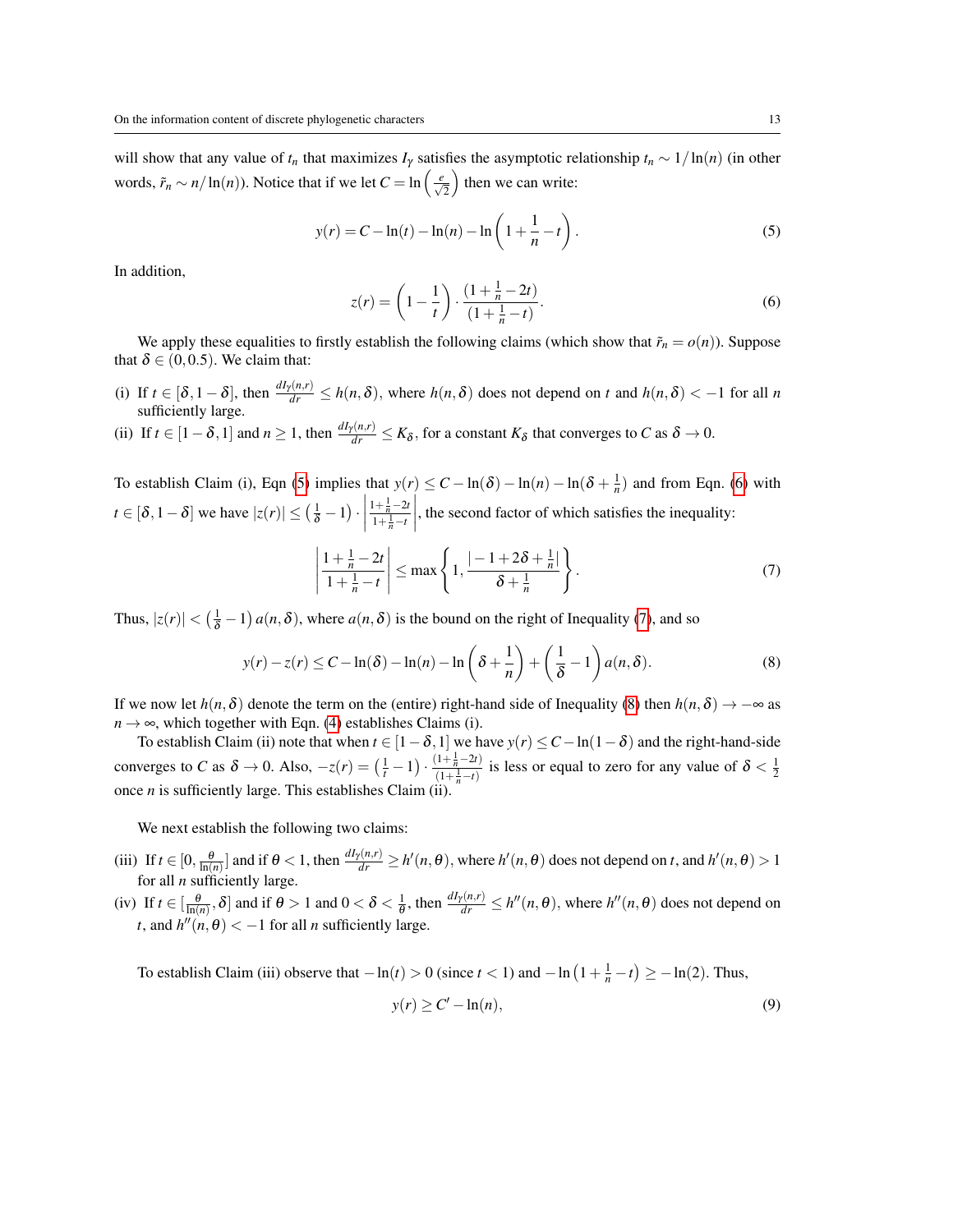where  $C' = C - \ln(2)$ . Moreover, since  $0 \le t \le \frac{\theta}{\ln(n)}$  and since  $\theta < 1$  the second factor in the expression for *z*(*r*) namely,  $\frac{1 + \frac{1}{n} - 2t}{1 + \frac{1}{n}}$  $\frac{1+\frac{n}{n}-2t}{1+\frac{1}{n}-t}$  is bounded above by  $1-\varepsilon(n)$ , where  $\varepsilon(n)$  is a function only of *n* that converges to zero as *n* grows. Thus we can write

<span id="page-13-0"></span>
$$
-z(r) \ge \left(\frac{\ln(n)}{\theta} - 1\right)(1 - \varepsilon(n)).\tag{10}
$$

Combining Inequalities [\(9\)](#page-12-4) and [\(10\)](#page-13-0) gives  $\frac{dI_{\gamma}(n,r)}{dr} = y(r) - z(r) \ge h'(n,\theta)$ , where

$$
h'(n,\theta) = C' - \ln(n) \left( 1 - \frac{1}{\theta} (1 - \varepsilon(n)) \right) - (1 - \varepsilon(n)).
$$

Now  $h'(n, \theta) \to \infty$  as  $n \to \infty$  (since  $1 - \frac{1}{\theta}(1 - \varepsilon(n)) < 0$  for all *n* sufficiently large), establishing Claim (iii).

To establish Claim (iv), note that  $y(r) \leq C - \ln\left(\frac{\theta}{\ln(n)}\right) - \ln(n) - \ln\left(1 + \frac{1}{n} - \frac{1}{\theta}\right)$ . Moreover,  $-z(r) \leq C$  $\left(\frac{1}{t} - 1\right) \le \left(\frac{\ln(n)}{\theta} - 1\right)$ , and so

$$
y(r) - z(r) \le -\left(1 - \frac{1}{\theta}\right) \ln(n) + \ln\left(\frac{\ln(n)}{\theta}\right) + C - 1.
$$

If we take  $h''(n, \theta)$  to be the term on the right-hand side of this last inequality, we see that  $h''(n, \theta)$  tends to  $-\infty$  as  $n \to \infty$ , since  $\left(1 - \frac{1}{\theta}\right) > 0$ , thereby establishing Claim (iv).

It now follows from Claims (i) – (iv) that  $I_{\gamma}(n,r)$  attains its maximal value at a value (or values) that can be written  $r = c_n \cdot \frac{n}{\ln(n)}$  where  $c_n$  that converges to 1 as  $n \to \infty$ . This completes the proof.

# <span id="page-13-1"></span>3.5 Remarks and questions

For  $n = 120$ , Theorem [2](#page-10-1) gives the value  $\tilde{r}_n \approx 25$ , which is close to the exact value of  $r_n = 24$ . Fig. [7](#page-11-0) shows that  $\tilde{r}_n$  provides a reasonable approximation to  $r_n$  except for deviations near the 'jumps'. Nevertheless it may well be that  $\tilde{r}_n$  and  $r_n$  are asymptotically equivalent (i.e.  $\frac{\tilde{r}_n}{r_n}$  converges to 1 as  $n \to \infty$ ) and the main step in a proof would be to first show that *n*−*r*<sub>*n*</sub> and *r*<sub>*n*</sub> both tend to infinity as  $n \to \infty$ .

Also, we have observed that 'jumps' from  $r_n$  to a smaller value  $r_{n+1}$  tend to occur at values of *n* for which  $\frac{n}{r_n}$  is slightly greater than some integer (say *k*) while  $\frac{n+1}{r_{n+1}}$  is slighly smaller than  $k+1$  (for example, for the jump at  $n = 3484$ ,  $\frac{n}{r_n} = 7.01$ , while  $\frac{n+1}{r_{n+1}} = 7.99$ ). In that case:

$$
\frac{n}{r_n} \approx \frac{n+1}{r_{n+1}} - 1,
$$

which rearranges to give the following estimate of the magnitude of a 'jump' when  $r_n > r_{n+1}$ :

$$
r_n-r_{n+1}\approx \frac{r_n(r_{n+1}-1)}{n}.
$$

This is a partly heuristic (non-rigorous) argument, nevertheless the approximation provides a reasonable estimate of the jump sizes for the values reported in this paper. For example, for the jump that occurs at *n* = 3484 where  $r_n$  = 497, while  $r_{n+1}$  = 436, we have

$$
r_n - r_{n+1} = 61
$$
 while  $\frac{r_n(r_{n+1} - 1)}{n} \approx 62.05$ .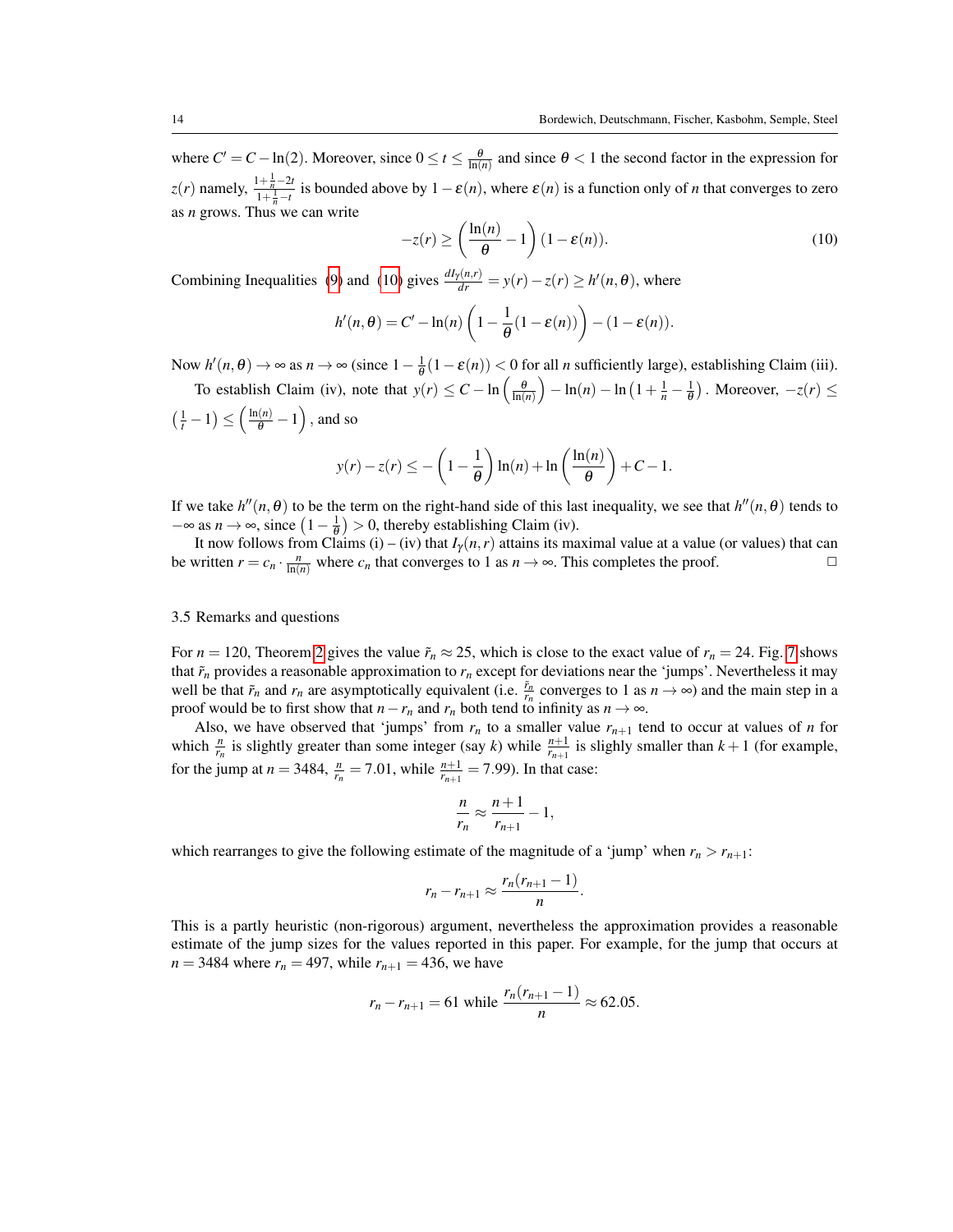#### 4 Discussion

In this manuscript, we analysed which characters have the highest information content. One of our main results is that in an optimal character with  $r<sub>n</sub>$  character states, all these states have to appear roughly equally often, as such a character can only induce at most two block sizes (which can differ by 1 at most). If *r* divides the number *n* of taxa, every block has the same size,  $\frac{n}{r}$ .

Concerning the behavior of  $r_n$ , the optimal number of states in order to maximize  $I_\pi$ , we found that although it has a generally increasing, partially linear trend, jumps occur (i.e. there are values of *n* for which  $r_{n+1} < r_n$ ). We analysed the reasons for these jumps, namely the shape of  $I_{\pi}$ , which is a concatenation of convex segments. Moreover, we presented an approximation for  $I_{\pi}$ , for which  $n/\tilde{r}_n \sim \ln(n)$ . Note that this does not directly imply that  $n/r<sub>n</sub>$  also tends to infinity, and formally establishing such a result could be an interesting exercise for future work. All our theoretical statements were underlined by explicit calculations for up to  $n = 10000$ . In order to be able to perform exhaustive searches for such large values of  $n$ , we had to find a region on which we can restrict the search. This, too, was done with the help of our approximation. Some questions for future research have been raised (see Section [\(3.5\)](#page-13-1)). More generally, determining the location of jumps as well as the location of block size changes (in terms of *n*) should lead to a deeper understanding of the most informative characters.

Finally, as noted earlier, given any binary tree *T* (involving *any* number of leaves) just four characters (on a large enough number of states) suffice to ensure that *T* is the only tree on which those four characters are convex [\(Huber et al](#page-14-1) [\(2005\)](#page-14-1), [Bordewich et al](#page-14-2) [\(2006\)](#page-14-2)). A natural question is whether these four characters are of the 'maximally informative' form as described in this paper. It turns out that for certain trees they divide up the leaf set [*n*] quite differently. In particular, for a caterpillar tree, two of the characters described in [Huber et al](#page-14-1) [\(2005\)](#page-14-1) partition the leaf set into (roughly) *n*/2 blocks of size 2 while the other two characters partition the leaf set into one block of size (roughly)  $n/2$  while the remaining leaf blocks are of size 1.

Acknowledgements We thank the two anonymous reviewers for several helpful comments on an earlier version of this paper. I.D. and E.K. thank the International office at the University of Greifswald and the German Academic Exchange Service (DAAD) for the support through the mobility program PROMOS (travel scholarship). We also thank the (former) Allan Wilson Centre for supporting this research.

# References

- <span id="page-14-3"></span>Bandelt H, Fischer M (2008) Perfectly misleading distances from ternary characters. Systematic Biology 57(4):540–543
- <span id="page-14-2"></span>Bordewich M, Semple C, Steel M (2006) Identifying X-trees with few characters. Electronic Journal of Combinatorics 13:#R83
- <span id="page-14-4"></span>Carter M, Hendy M, Penny D, Széley L, Wormald N (1990) On the distribution of lengths of evolutionary trees. SIAM Journal of Discrete Mathematics 3:1:38–47
- <span id="page-14-1"></span>Huber K, Moulton V, Steel M (2005) Four characters suffice to convexly define a phylogenetic tree. SIAM Journal of Discrete Mathematics 18:1:835–843
- <span id="page-14-0"></span>Maddison D, Schulz KS, Maddison W (2007) The Tree of Life web project. In: Zhang ZQ, Shear W (eds) Linnaeus Tercentenary: Progress in Invertebrate Taxonomy., vol 1668 (1–766), Zootaxa, pp 19–40
- <span id="page-14-6"></span>McDiarmid C, Semple C, Welsh D (2015) Counting phylogenetic networks. SIAM Journal of Discrete Mathematics 19:205–224
- <span id="page-14-5"></span>Schütz A (2016) Der Informationsgehalt von *r*-Zustands-Charactern. Bachelor's thesis, Greifswald University, Germany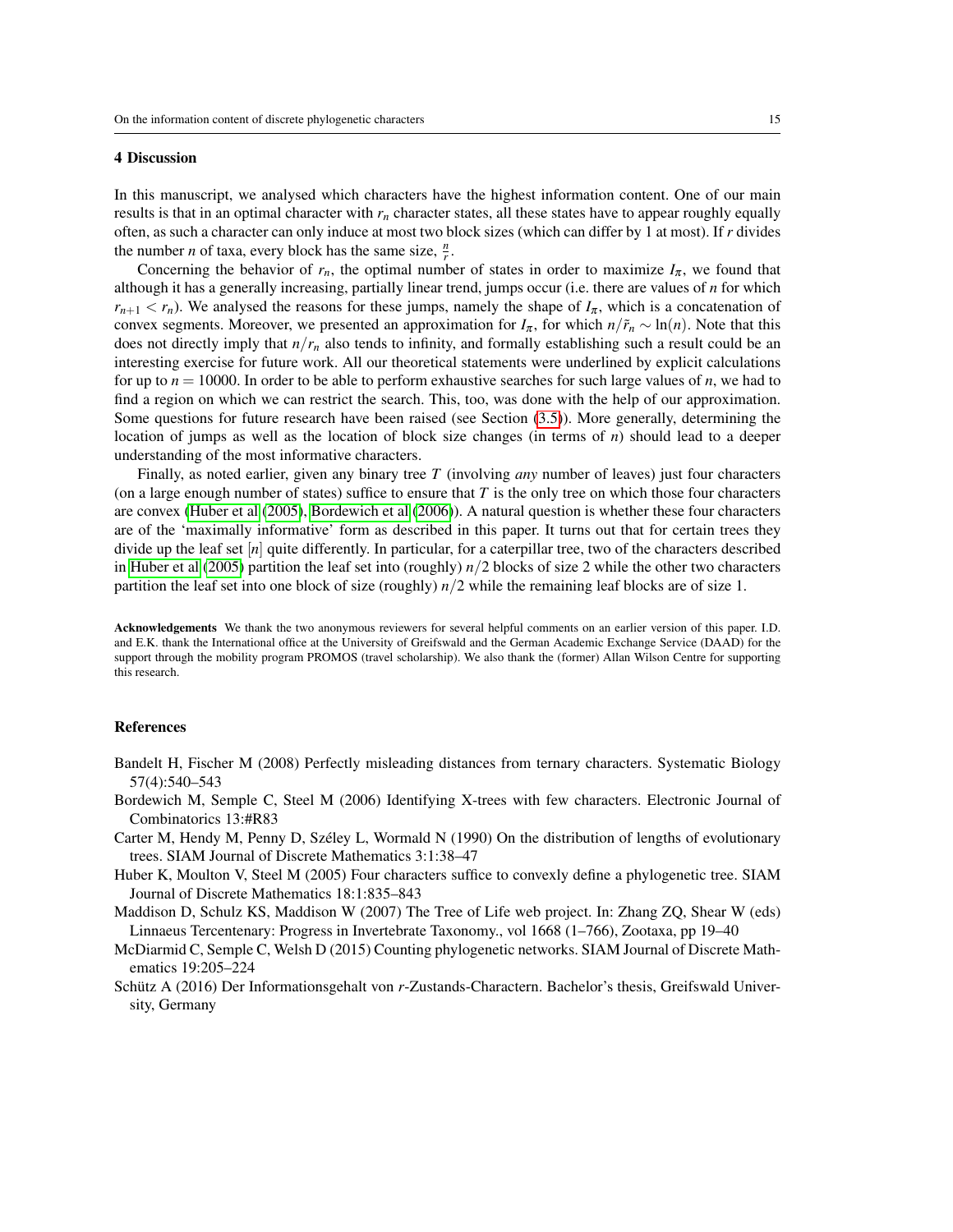<span id="page-15-1"></span>Semple C, Steel M (2003) Phylogenetics. Oxford University Press, Oxford UK

<span id="page-15-3"></span>Sloane N (2010) The on-line encyclopedia of integer sequences. http://oeis.org

<span id="page-15-2"></span>Steel M, Penny D (2005) Maximum parsimony and the phylogenetic information in multi-state characters.

In: Albert V (ed) Parsimony, Phylogeny and Genomics, Oxford University Press

<span id="page-15-0"></span>Townsend J (2007) Profiling phylogenetic informativeness. Systematic Biology 56:222–231.